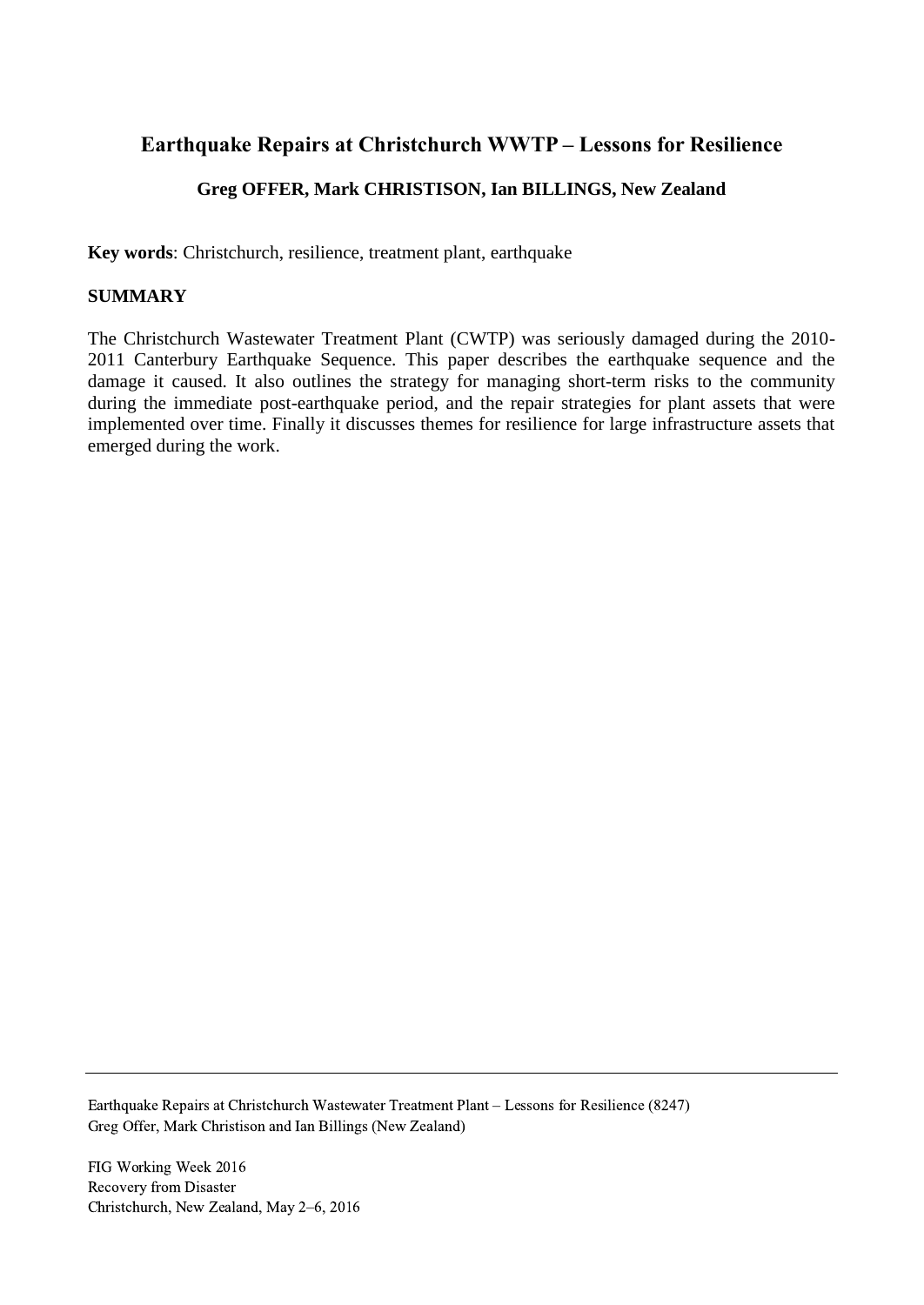# **Earthquake Repairs at Christchurch WWTP – Lessons for Resilience**

### **Greg OFFER, Mark CHRISTISON, Ian BILLINGS, New Zealand**

### **1. INTRODUCTION**

Christchurch was subject to a major earthquake sequence during 2010 and 2011. The sequence was initiated by a Richter magnitude (M) 7.1 earthquake centred 30km west of Christchurch on 4 September 2010 (refer to Figure 1).



Figure 1: Canterbury Earthquakes 2010 - 2010

While over 12,000 aftershocks occurred in the region following the initial earthquake, it was the M6.3 aftershock on 22 February centred 5km directly below Christchurch that caused the most severe damage to the city and the CWTP. It generated ground accelerations that well exceeded design conditions (PGA vertical of 1.8g and PGA horizontal of 0.7g as measured at the nearby Pages Road seismograph). A further M6.1 aftershock occurred on 9 June 2011 and caused further damage. Shortly afterwards, the CWTP owner, Christchurch City Council (CCC), instructed CH2M Beca Ltd (Beca) to commence damage assessment and earthquake repairs. A project team made up of CCC and Beca personnel was established at the site to direct and prioritise the work. The priorities set for this group were to:

- Work alongside the operations team, to provide short-term repairs of critical assets to restore basic plant function as quickly as possible
- Conduct damage assessments for assets to inform the repairs and provide information to insurers and CCC
- Develop and implement robust and cost- effective permanent repair solutions, with the approval of CCC.

Earthquake Repairs at Christchurch Wastewater Treatment Plant – Lessons for Resilience (8247) Greg Offer, Mark Christison and Ian Billings (New Zealand)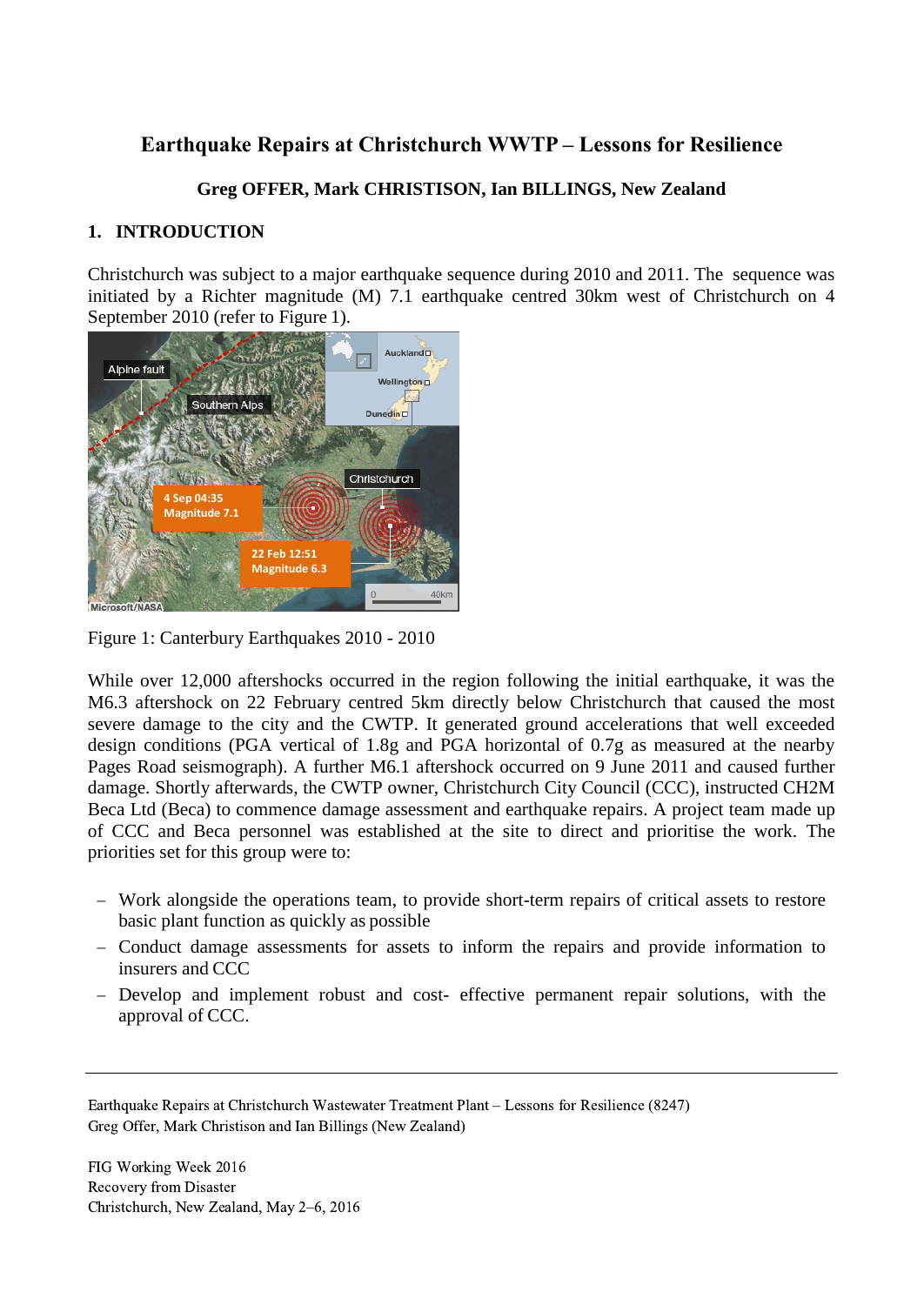Through collaborative work with the CCC operations team, basic plant function was restored in four months. This reinstated the treated wastewater quality close to pre-earthquake standards and addressed immediate risks. More difficult and complex issues were faced with the permanent repairs.

## **2. DESCRIPTION OF TREATMENT PLANT**

CWTP comprises screening, grit removal, primary sedimentation, trickling filters, a solids contact process with secondary clarifiers, 225ha of oxidation ponds prior to discharge through an ocean outfall. A site layout plan is shown in Figure 12 at the rear of this paper.

## **3. POST-EARTHQUAKE OPERATIONS**

The CWTP site is located in an area of liquefiable sands with shallow groundwater, typically at 1.5m – 2.5m depth. Ground shaking and coincident soil liquefaction during the 22 February 2011 aftershock caused varying levels of damage to a range of unit processes at CWTP as shown in Figure 13 at the read of this paper.

In the initial two weeks after 22 February, very little flow was received at CWTP for two reasons: power to many pumping stations was limited, and the rising main network that serves the plant was seriously damaged. As early repairs proceeded at pace, the plant inflows were quickly restored. Accompanying these flows, massive quantities of sand were pumped to CWTP through ingress of liquefied material to the damaged sewerage network. The sand locked The grit traps and primary sedimentation tanks (PSTs), causing major on-going operational constraints. The contact tank process and secondary clarifiers were also completely inoperational due to structural damage.

Nevertheless, the CWTP was brought back to a level of basic functionality within one month. A big factor in this was the redundancy provided in the primary stages of treatment. With five grit traps and seven PSTs available, damaged or sand-inundated tanks were able to be taken off-line and spare tanks brought into service; the installed level of plant redundancy supported the resilience of the plant.

The out-of-service clarifiers prevented the contact tank process from being operated. The treatment duty normally performed by this section of the process was redistributed to the PSTs and the oxidation ponds. Whilst not ideal, with polymer dosing of the PSTs and peroxide dosing of the oxidation ponds in place, the process provided a level of treatment that adequately reduced the risk of a major odour event at the oxidation ponds.

A further important factor was the ocean outfall. Robustly designed as a critical infrastructural asset, it was able to continue functioning; discharging partially-treated wastewater 3km offshore throughout the earthquake sequence.

Earthquake Repairs at Christchurch Wastewater Treatment Plant – Lessons for Resilience (8247) Greg Offer, Mark Christison and Ian Billings (New Zealand)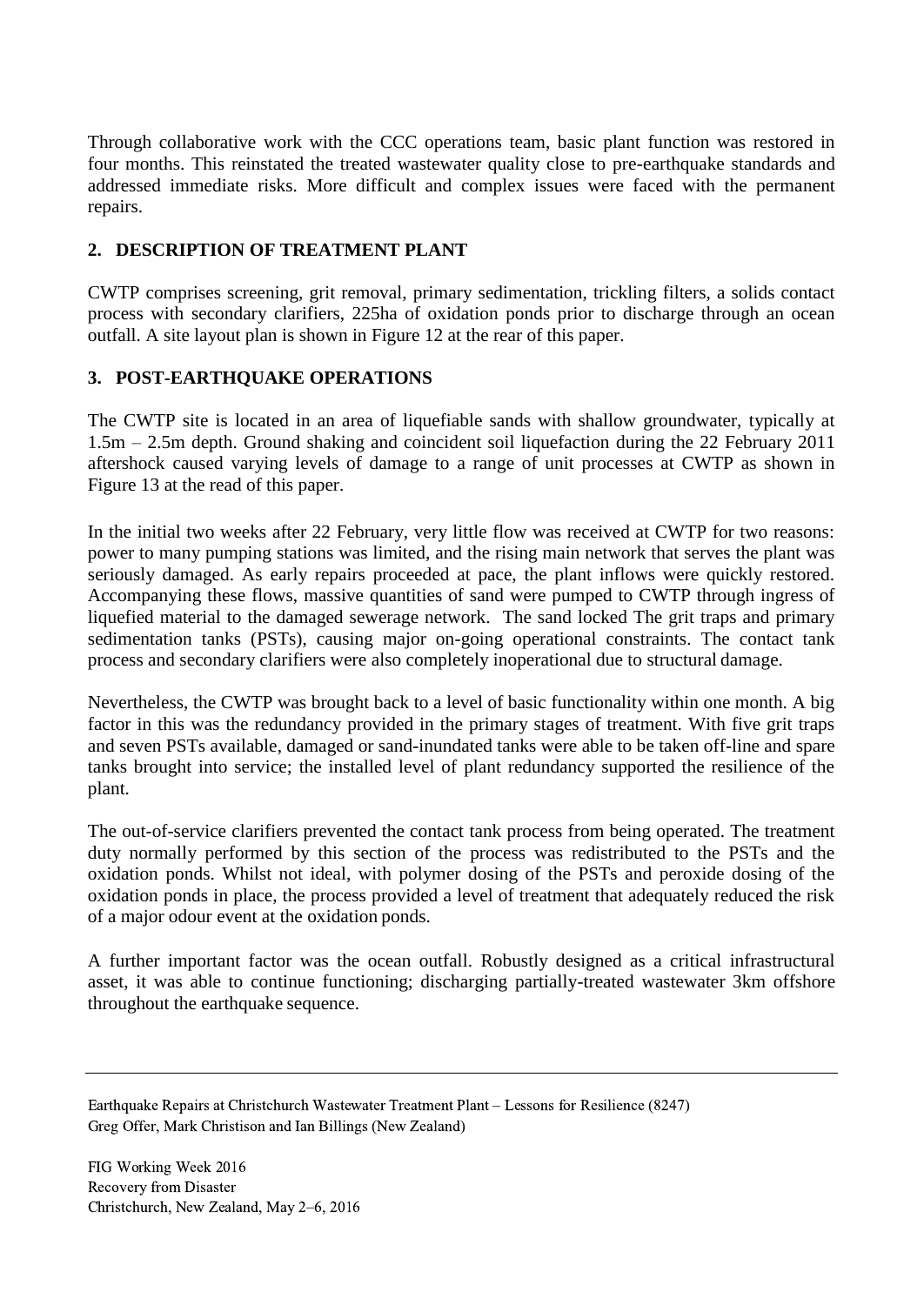### **4. DAMAGE TO CIVIL STRUCTURES**

With short-term risks addressed through a range of measures, attention turned to assessing damage and implementing repairs. Damage to the site's civil structures was widespread; including concrete cracking and deformation, loss of structural capacity, loss of water retention capacity, and differential settlement. The extent of damage varied depending on the type of structure and the depth below ground.

Structures built to a depth of 2.5m below ground or deeper were subject to very high external buoyancy forces associated with liquefied soils, as well as the effects of severe ground shaking. Consequently, deeply buried structures were the most severely damaged. Shallower and aboveground structures suffered much less damage by comparison.

#### **4.1 Primary Sedimentation and Grit Tanks**

The PSTs (7 no.) and grit tanks (5 no.) comprise a series of interconnected 4m-deep in-ground reinforced concrete tanks, built in the 1960s. The PSTs and grit tanks are close-coupled. The 70mlong rectangular PSTs suffered extensive cracking due to forces and deformations induced by the seismic actions in February and June events. Longitudinal surveys of the PSTs over their length (see Figure 2) indicated the floors had suffered differential vertical displacements up to 70mm due to liquefaction forces, causing cracking of the walls and top beams.



Figure 6.1: Survey levels along PST/Grit Trap 2 (South to North), Level vs., Distance

Figure 2: Longitudinal floor survey of PST

The liquefied sand from the network accumulated rapidly in the grit tanks at the front end of a series of PST tanks, with excess material carried over into the PSTs. This quickly overloaded the PSTs, breaking scaper flights, breaking chains and, in some cases, pulling sprockets off the tank walls. Keeping the process operating with ever-fewer tanks was an unpleasant and difficult task for CCC

Earthquake Repairs at Christchurch Wastewater Treatment Plant – Lessons for Resilience (8247) Greg Offer, Mark Christison and Ian Billings (New Zealand)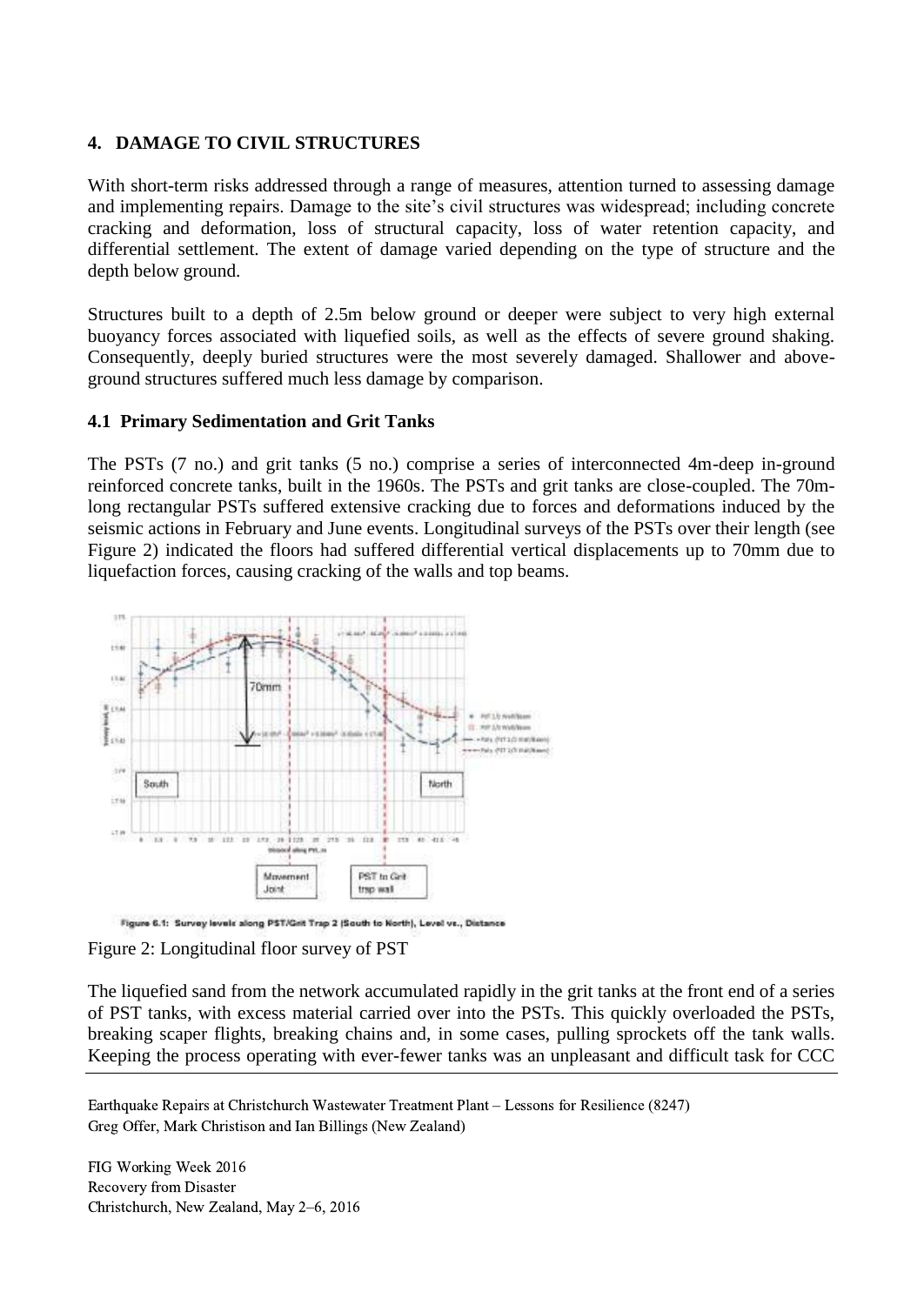staff and contractors. Tanks had to be regularly dug-out or sucked-out using jetter/vacuum trucks. Few of these trucks were available immediately post-earthquake events as clearing major sewer lines in the network took priority. This meant staff and contractors had to hand dig the PSTs; very time consuming and hard work. The original design of the plant did not allow a grit tank to be decoupled from its paired PST. This meant that a blocked grit tank necessitated the related PST to also be taken offline.

As well as repairs to PST and grit tank cracks using epoxy injection, as part of post-earthquake resilience measures a project to de-couple the grit tanks from the PSTs is currently underway. This project will improve the flexibility of plant operations so that, in the event of a grit trap becoming blocked or otherwise unserviceable, all of the PSTs will remain available.

### **4.2 Trickling Filters**

The two trickling filters are 50m diameter shallow-founded concrete tanks containing plastic media (see Figure 3). Damage to these concrete structures has been assessed as relatively light, although internal inspections have only recently been conducted as these units operate continuously and are rarely taken offline. Trickling filter damage comprises vertical cracks at the joints between post-tensioned vertical wall panels and possible internal floor damage. Both trickling filters remained operational throughout the earthquake sequence, playing an important role in maintaining treatment function while downstream solids contact tanks were out of service.



Figure 3: Trickling filter at CWTP

### **4.3 Clarifiers**

The secondary clarifiers consist of 4 no. 48m-diameter circular concrete clarifiers with an interconnecting supply and return channel structure. The clarifiers are fitted with a mechanical sludge scraper system that collects the settled sludge on the floor, pumping it back to the solids contact solids process. Clarified wastewater overflows into the peripheral launder channel around each clarifier. A photo of Clarifier 2 showing the central bridge that supports the scraper mechanism is provided in Figure 4.

Earthquake Repairs at Christchurch Wastewater Treatment Plant – Lessons for Resilience (8247) Greg Offer, Mark Christison and Ian Billings (New Zealand)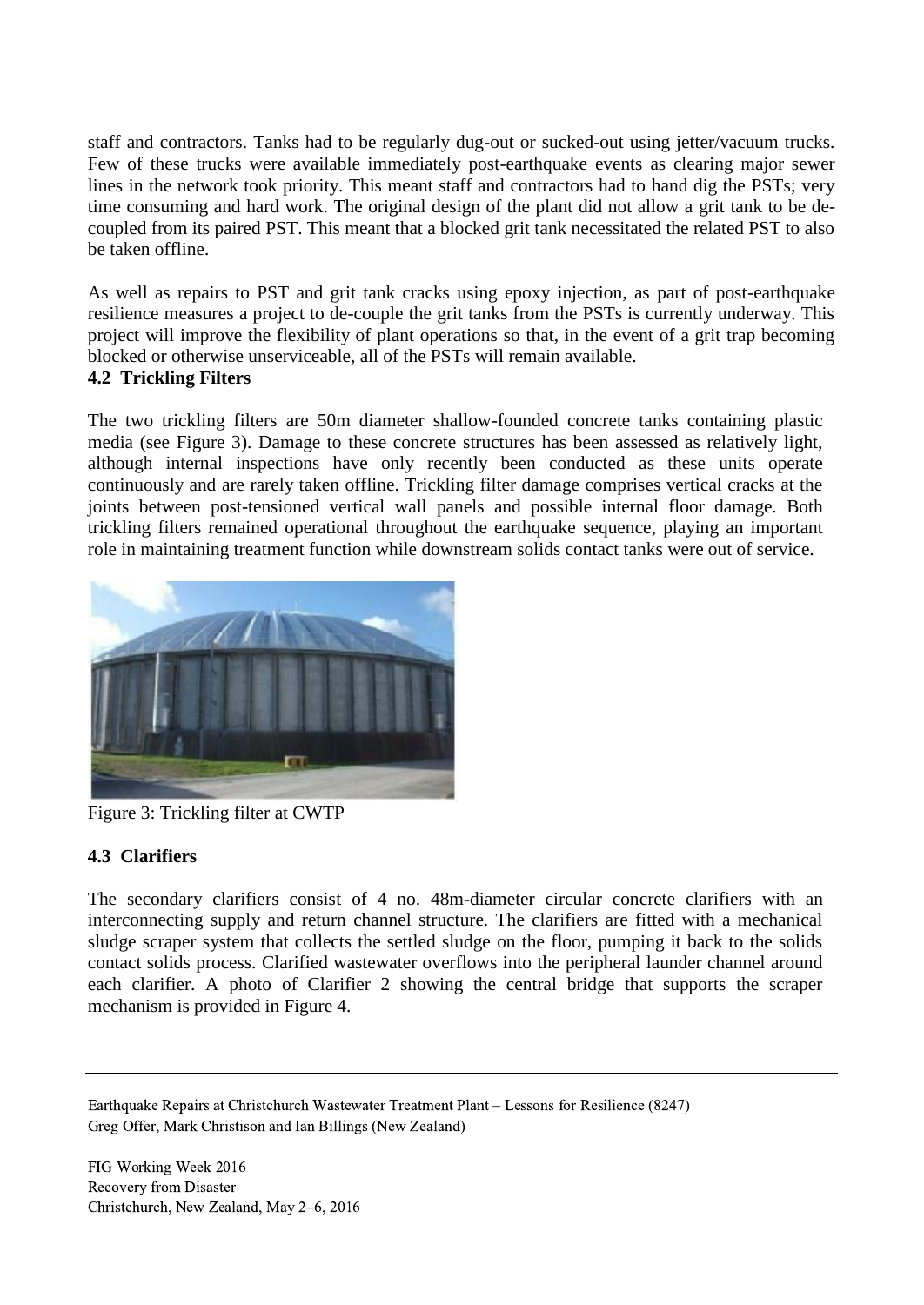The clarifiers were built in 2002 incorporating 225mm-thick post-tensioned concrete walls and 160mm-thick post-tensioned concrete floors.



Figure 4: CWTP Clarifiers

Damage to the clarifiers was caused by ground shaking and liquefaction effects. As the soil liquefied, the clarifier bases were subjected to liquefaction-induced uplift forces as well as static buoyancy force due to hydrostatic pressure. Figure 5 shows how the uplift pressures imposed forces on the clarifier structures, causing flotation effects on the entire structure and deforming the floors.



Figure 5: Liquefaction effects on clarifier

A number of operational requirements were addressed in developing a plan for permanent repairs to the clarifiers, including:

- Two clarifiers are needed to provide sufficient residency (with polymer dosing) for sludge separation, enabling the solids contact process to operate. The repair sequence needed to allow for continued operation of two clarifiers at all times.
- Initially Clarifiers 1 and 2 (the least damaged) were brought on-line using temporary repairs. These two clarifiers were left on-line until the more damaged Clarifiers 3 and 4 were both repaired.
- The repair team then went back to provide a permanent fix to Clarifiers 1 and 2.

Earthquake Repairs at Christchurch Wastewater Treatment Plant – Lessons for Resilience (8247) Greg Offer, Mark Christison and Ian Billings (New Zealand)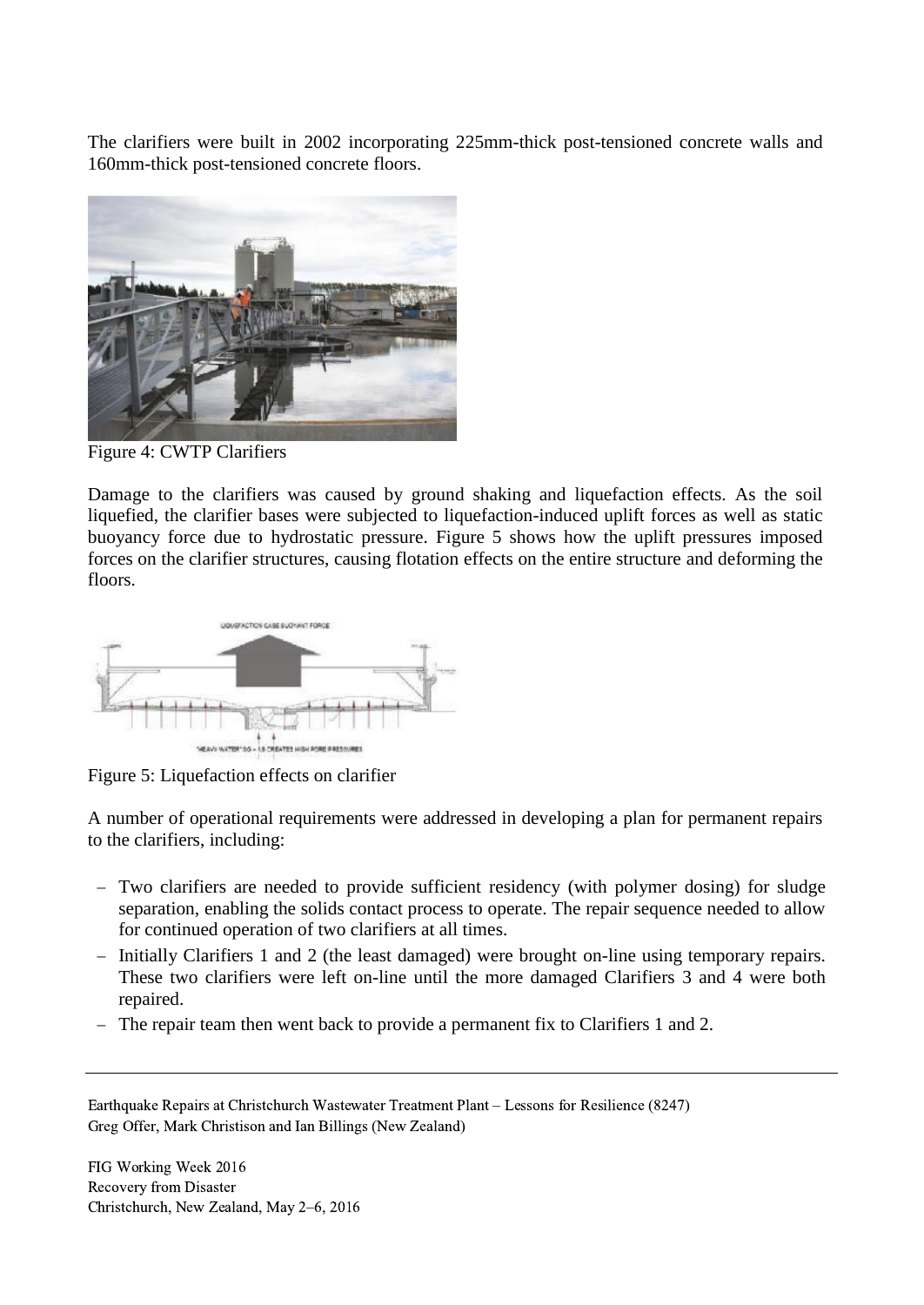### **4.4 Clarifier Repairs**

Initial visual inspection suggested varying levels of damage across the four clarifiers including differential settlement and floor damage and deformation. Physical investigations of clarifier damage involved the following:

- Dewatering, empty and clean involving external well pointing to lower groundwater
- Removal of the sludge removal mechanism
- Survey of central foundation, floors and walls
- Crack mapping
- Ground Penetrating Radar (GPR), floor cores, void measurements and Scala Penetrometer Tests (SPT)

A summary of clarifier damage is shown in Table 1.

Table 1: Clarifier Damage Summary

| Parameter (mm)            | <b>Clarifier 1</b> | Clarifier 2 | <b>Clarifier 3</b> | <b>Clarifier 4</b> |
|---------------------------|--------------------|-------------|--------------------|--------------------|
| Overall tilt              | 73                 | 45          | 70                 |                    |
| Central foundation uplift | 80                 | 20          | 300                | 00                 |
| Floor deformation         |                    | 60          | 600                | 200                |

Investigations found a range of issues; Clarifiers 1 and 2 were relatively less damaged, while clarifiers 3 and 4 had major structural damage, necessitating major repairs.

Various options for clarifier repairs were evaluated as set out in Table 2. Of these, the concrete floor overlay slab was preferred. It provided cost-effective reinstatement of clarifier structural performance to pre-earthquake condition, as well as a net improvement in resistance to liquefaction uplift. Other options either did not reinstate the structural performance or were expensive and timeconsuming to implement. Photos in Figures 6, 7 and 8 show the damage and repairs to clarifiers.

Table 2: Clarifier Repair Options

| Option                  | Cost<br>(SNZ) | <b>Evaluation</b>                                                                                            |
|-------------------------|---------------|--------------------------------------------------------------------------------------------------------------|
| Repair<br>existing slab | 1.0M          | Not acceptable to CCC. Does not reinstate the clarifiers to pre-<br>earthquake seismic resistance condition. |

Earthquake Repairs at Christchurch Wastewater Treatment Plant – Lessons for Resilience (8247) Greg Offer, Mark Christison and Ian Billings (New Zealand)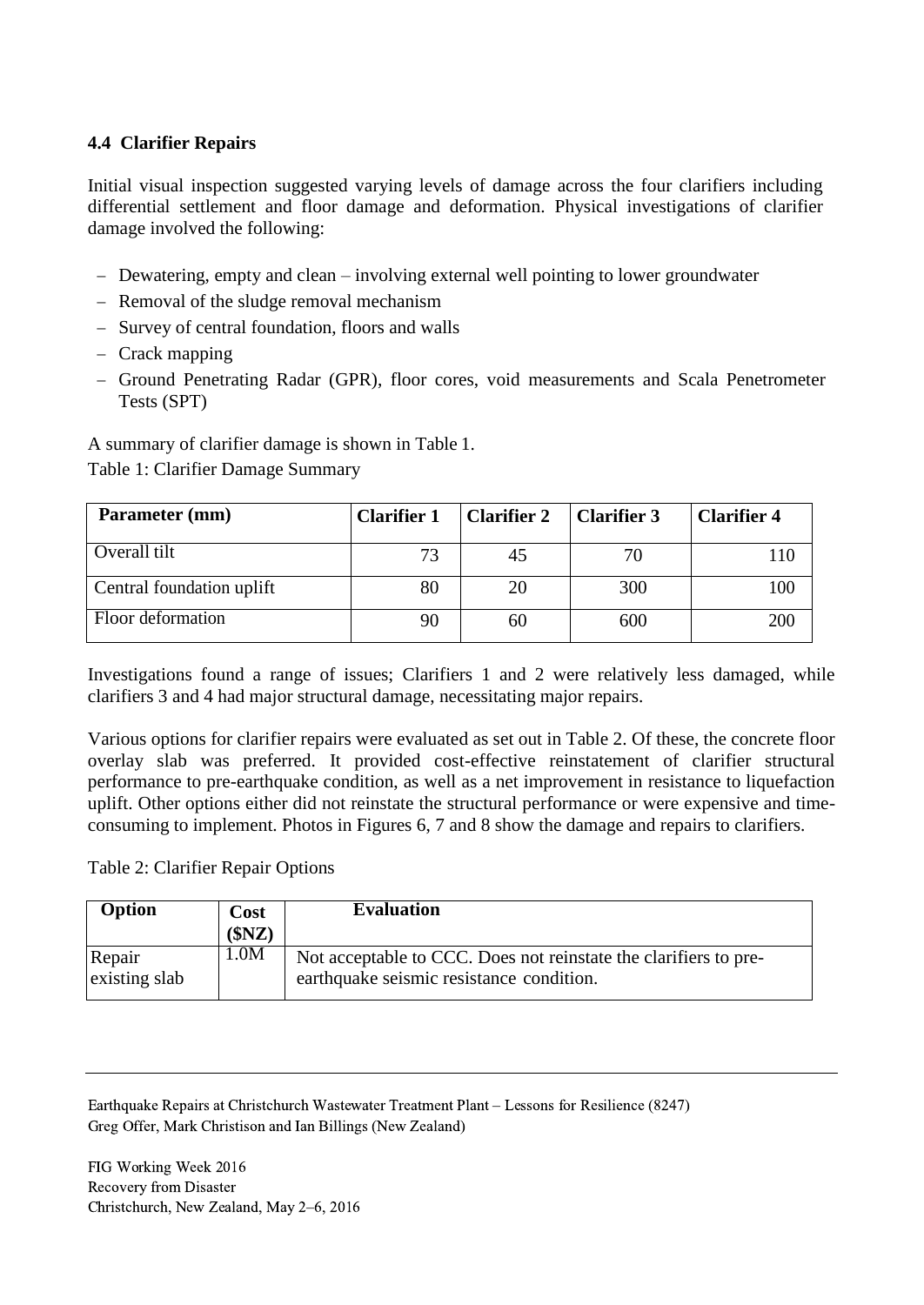| Concrete floor<br>overlay slab | 2.5M | Preferred by CCC as a cost-effective option. Reinstates the<br>clarifiers to pre-earthquake condition.<br>Reduces the risk of damage from future earthquakes. |
|--------------------------------|------|---------------------------------------------------------------------------------------------------------------------------------------------------------------|
| Replace entire<br>floor        | 9.0M | Not preferred by CCC. Risks during construction (from a seismic<br>event).                                                                                    |
| Replace<br>clarifier           | 50M  | Not preferred by CCC. High costs and low probability of cost<br>recovery from insurance.                                                                      |



Figure 6: Inverted floor cone on Clarifier 3



Figure 7: Clarifier 3 floor overlay showing reinforcing mats

Earthquake Repairs at Christchurch Wastewater Treatment Plant – Lessons for Resilience (8247) Greg Offer, Mark Christison and Ian Billings (New Zealand)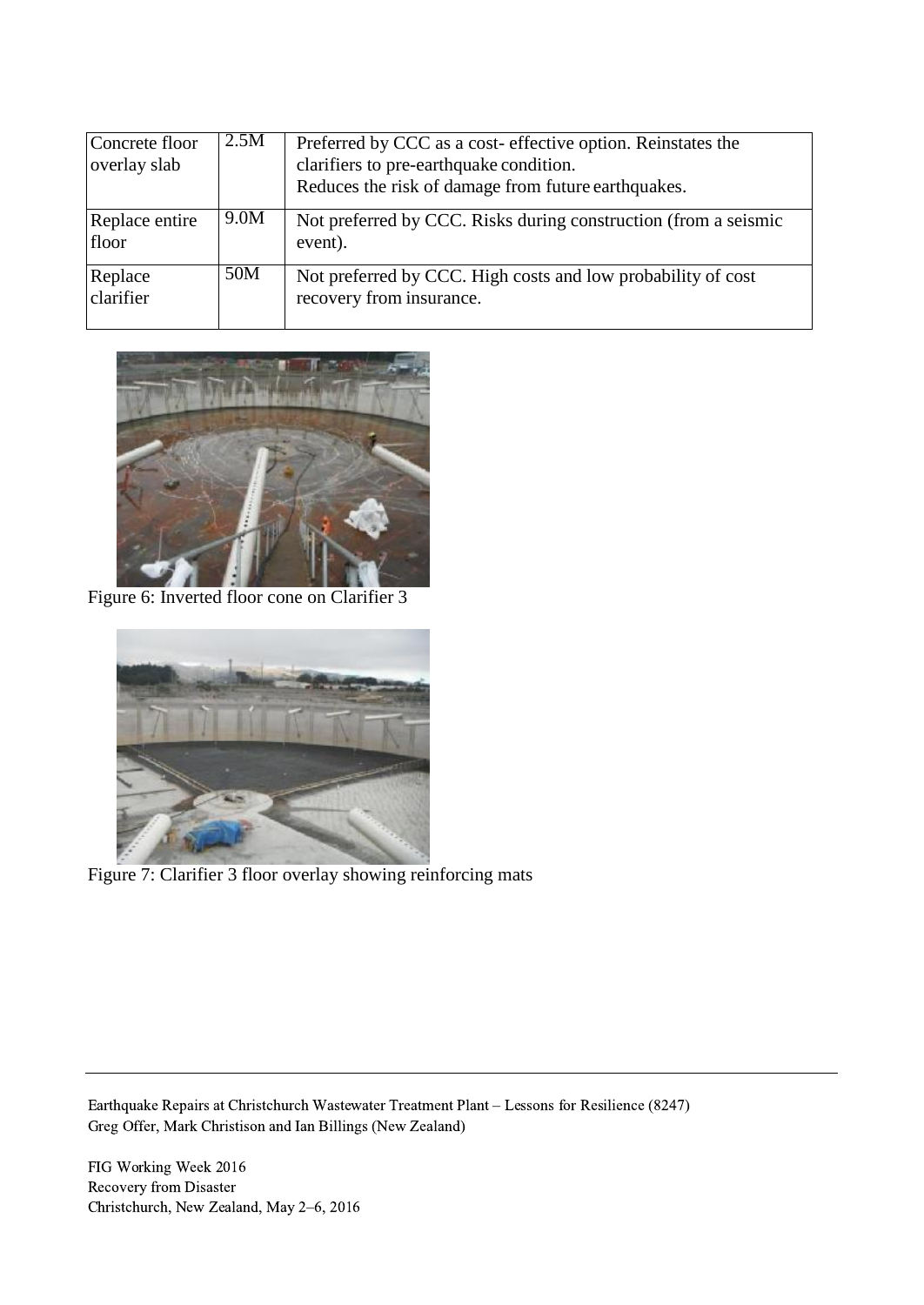

Figure 8: Fully repaired Clarifier 4

### **4.5 Clarifier Inlet Pipes**

In addition to investigating the clarifier structures, the 1800Ø concrete influent pipes which supply wastewater to the central distribution plenum were also checked. A schematic diagram of the influent pipe is shown in Figure 9.



Figure 9: Influent pipe cross section

Hydrostatic head testing of the influent pipes identified significant levels of leakage. A dive survey found pipe movement and spalling at pipe joints indicating impact damage between the pipe sections.

This simple analysis indicated likely ground movement around the pipe, causing shortening, with the attendant risk that subsequent seismic events could cause further movement and damage. Any repair solution needed to be capable of accommodating a similar amount of movement – whilst retaining the integrity of the repair.

A number of options were initially considered for the pipe repair. Physical excavation of the floor of the clarifier was seen as high-risk, given the possibility of further earthquakes, as well as

Earthquake Repairs at Christchurch Wastewater Treatment Plant – Lessons for Resilience (8247) Greg Offer, Mark Christison and Ian Billings (New Zealand)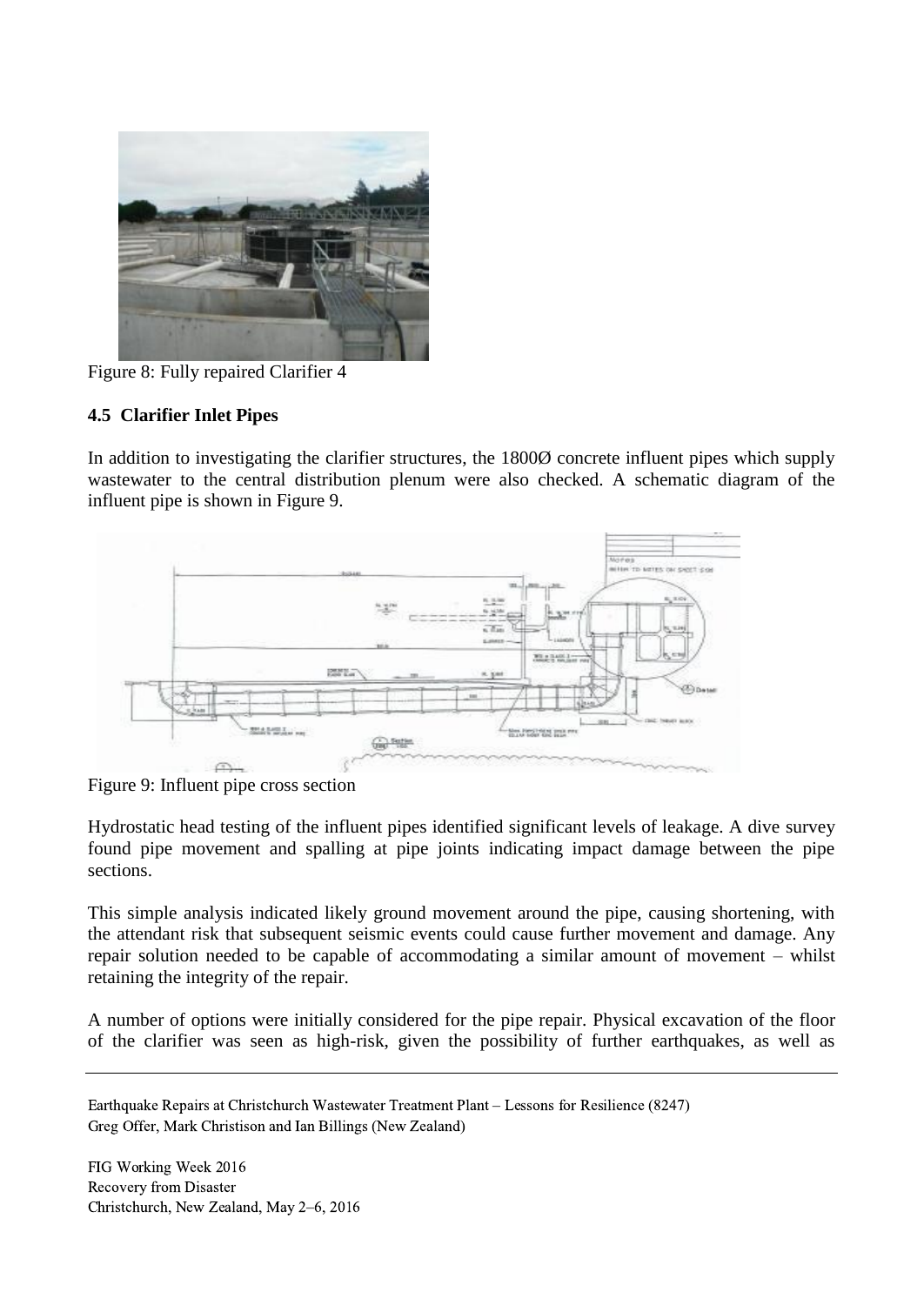potentially very expensive; it was quickly eliminated. The remaining repair methods were based on "trenchless" repairs involving a pipe liner or joint repair. The chosen option needed to be installed with the pipe full of water as, due to buoyancy risks, it was considered too risky for the structure to dewater the pipe. Options considered were as follows:

- "Amex" internal joint sealing system
- Use of a Cured-In-Place Pipe (CIPP)
- "Ribline" pipe lining
- GRP pipe insert

Both the Ribline pipe lining and GRP pipe insert were eliminated after discussions with product suppliers confirmed that access was insufficient for their product to be installed.

The "AMEX" seal option, which consists of a reinforced rubber sealing ring held in place across the inside of the pipe joint by steel banding, was also eliminated. Several AMEX seals had been installed on concrete pipes elsewhere at CWTP after the September 2010 earthquake; subequently moving and become deformed in the February 2011 aftershock. The AMEX supplier was not able to verify the mechanical capacity of the seals to withstand axial loads and negative hydraulic pressures that might arise during an earthquake. For this reason, the AMEX seal was also eliminated. The only remaining viable option with the capacity to meet the operating conditions, as well as withstand seismic loads, was a Cured-In- Place Pipe (CIPP) liner.

### **4.6 CIPP Pipeline Repair**

The CIPP liner system effectively forms a new pipe inside the existing pipe by using a polyester fabric impregnated with thermo-setting resin, inflated against the existing pipe and cured with hot water or steam. The thickness of the newly formed pipe was designed to suit loading conditions.

The permissible liner elongation is almost entirely dependent on the resin used in the liner given that the polyester fabric into which the resin is impregnated has a very low stiffness and thus does not contribute significantly to the mechanical properties of the composite material. A worst case design condition was set, based on axial movement of 120mm during an earthquake being transferred to just one length of concrete pipe; equating to approximately 5% extension. Uniformly spread over the length of the horizontal section of pipe the elongation is approximately 0.5%. The design approach was to use this range (0.5% to 5%) as one of the criteria for selecting a suitable resin. In consultation with the CIPP liner supplier, a vinyl ester resin was specified, capable of accommodating elongation up to 10%; giving a superior margin over the calculated 5% requirement.

The CIPP liner system was also designed to resist the worst case external pressures arising during a liquefaction event. This resulted in a liner with a wall thickness of 50mm taking into account the reduced mechanical strength (but increased ductility) of the specified vinyl ester resin.

Earthquake Repairs at Christchurch Wastewater Treatment Plant – Lessons for Resilience (8247) Greg Offer, Mark Christison and Ian Billings (New Zealand)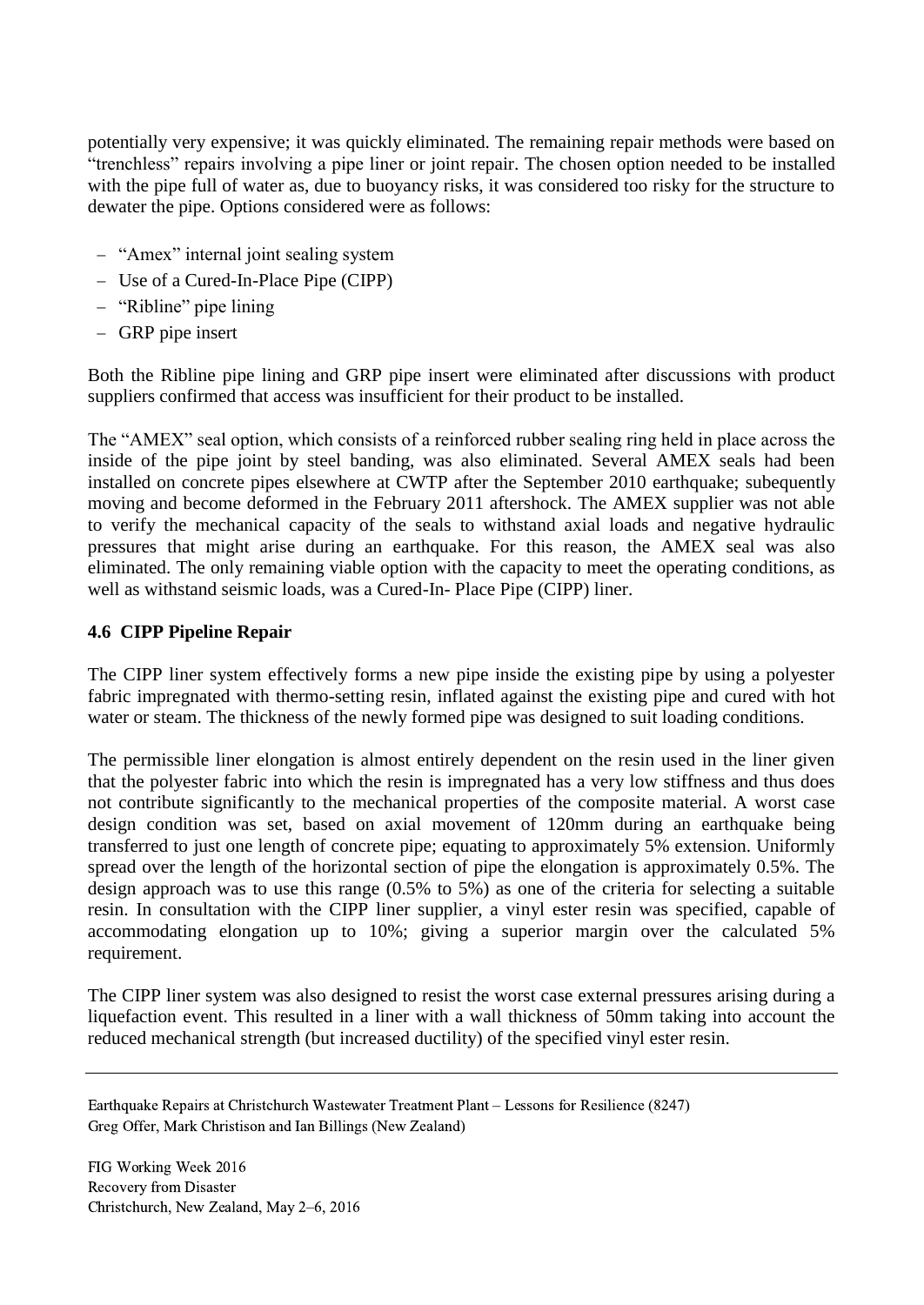Some creasing was identified on the straight section of the finished liner on Clarifier 4. This can occur with a thick liner because the final internal layer of polyester tends to bunch-up to a minor degree (refer to Figure 10).



Figure 10: Creasing of liner on clarifier 4

The 1800Ø CIPP liners installed on the CWTP clarifiers by Pipeworks Ltd are the largest CIPP liners installed to date in New Zealand. Figure 11 shows the contractor unravelling the liner prior to installation.



Figure 11: CIPP liner prior to installation

### **4.7 Sludge Digesters**

The solids handling process at CWTP incorporates six anaerobic digesters and a thermal biosolids drying plant. Following the 21 February aftershock, the sand influx to the PSTs meant that heavy, inert material was being carried through the rest of the solids process. It accumulated in the digesters, particularly affecting the linked heat exchangers which were difficult and time consuming to clean. Hydraulic retention time was being lost in the digesters due to the sand build-up, while the quantity of volatile material reaching the digesters also dropped due to the PSTs and grit tanks being dug out and organic material being removed from the process. This reduced biogas production and increased reliance on diesel fuel (to heat digesters and improve combustion in the cogeneration engines) and the network for imported fuel.

Earthquake Repairs at Christchurch Wastewater Treatment Plant – Lessons for Resilience (8247) Greg Offer, Mark Christison and Ian Billings (New Zealand)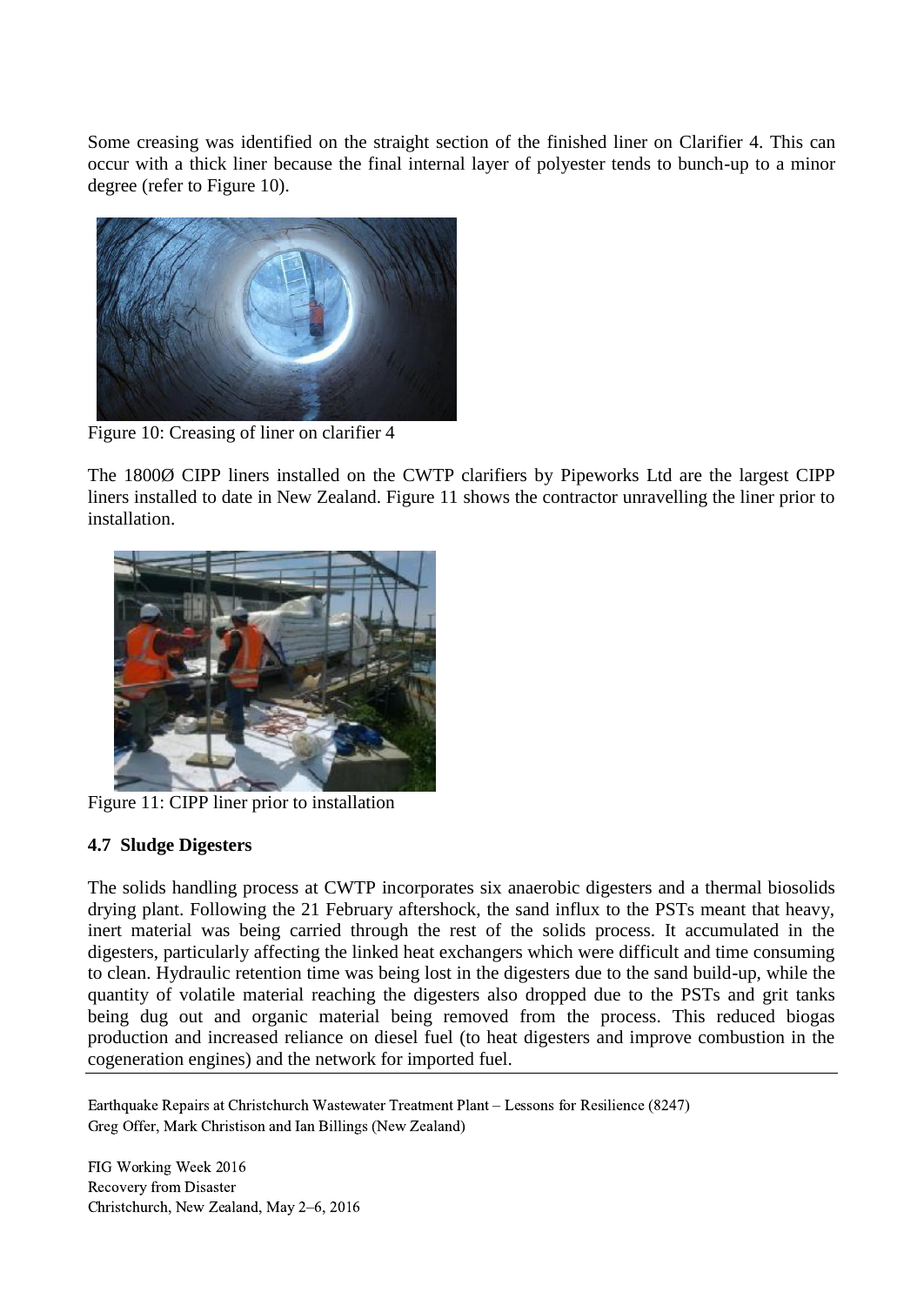#### **4.8 Biosolids Drying Plant**

A new thermal biosolids drying plant was being commissioned at the time of the September 2010 earthquake. It suffered little damage from this event and only minor damage from the February 2011 aftershock; remaining operable throughout. Advantages of the installed belt drying technology are its ability to handle varying sludge characteristics (as occurred post-earthquake) and to dry and pass a significant amount of abrasive silt and sand out of the solids process without undue wear. These were considerations when CCC was evaluating this technology against drum drying options, prior to purchasing. The belt dryer process proved very resilient throughout the earthquake sequence and was available to process biosolids as they were produced.

In the period after the February earthquake, zinc and copper concentrations increased in the biosolids by over 100% on pre-earthquake levels. CCC was initially concerned there may be largescale dumping occurring in the network, as local industries cleaned up and brought process plants back into operation. Further analysis showed that the increased metal concentrations were likely to be a result of the large amount of pipe jetting carried out across the eastern side of the city, related to sewer clearing and then CCTV operations.

### **4.9 Ocean Outfall**

Other aspects of resilience are not so obvious. CCC has a resource consent to discharge treated wastewater 3km offshore in Pegasus Bay. This pipeline and pump station suffered only cosmetic damage, allowing partially treated wasterwater to be discharged in a mixing zone well away from the shoreline. The public health risk posed by the natural disaster was from the failures in the upstream wastewater network, rather than failures at the CWTP itself. The availability of the outfall asset meant that the priority was to get wastewater to the CWTP as soon as possible, even if it could only be partially treated. This determined resource allocation to repair sites (i.e. sewer pressure mains were a very high priority).

#### **4.10 Plant Services**

Asset review sessions held in the year prior to the earthquake sequence (as part of the roll-out of a new asset management system) helped identify which critical assets had to be protected and repaired as a priority. CCC had embarked on a multi-year project to improve the site's power supply to an N-1 status. This involved completion of a 11kV loop on site, installation of a second 11kV HV feed from the local network company and installation of a 1MVA diesel generator. These earlier resilience projects greatly aided restoration of power after major aftershocks.

The criticality of the process water system on a number of plant operations had been underestimated in previous asset management renewal planning. For example, the biogas engines, which generate on-site power, cannot operate without cooling water. After the February 2011 event, the old galvanised iron water mains suffered multiple and on-going failures. This made it very difficult to

Earthquake Repairs at Christchurch Wastewater Treatment Plant – Lessons for Resilience (8247) Greg Offer, Mark Christison and Ian Billings (New Zealand)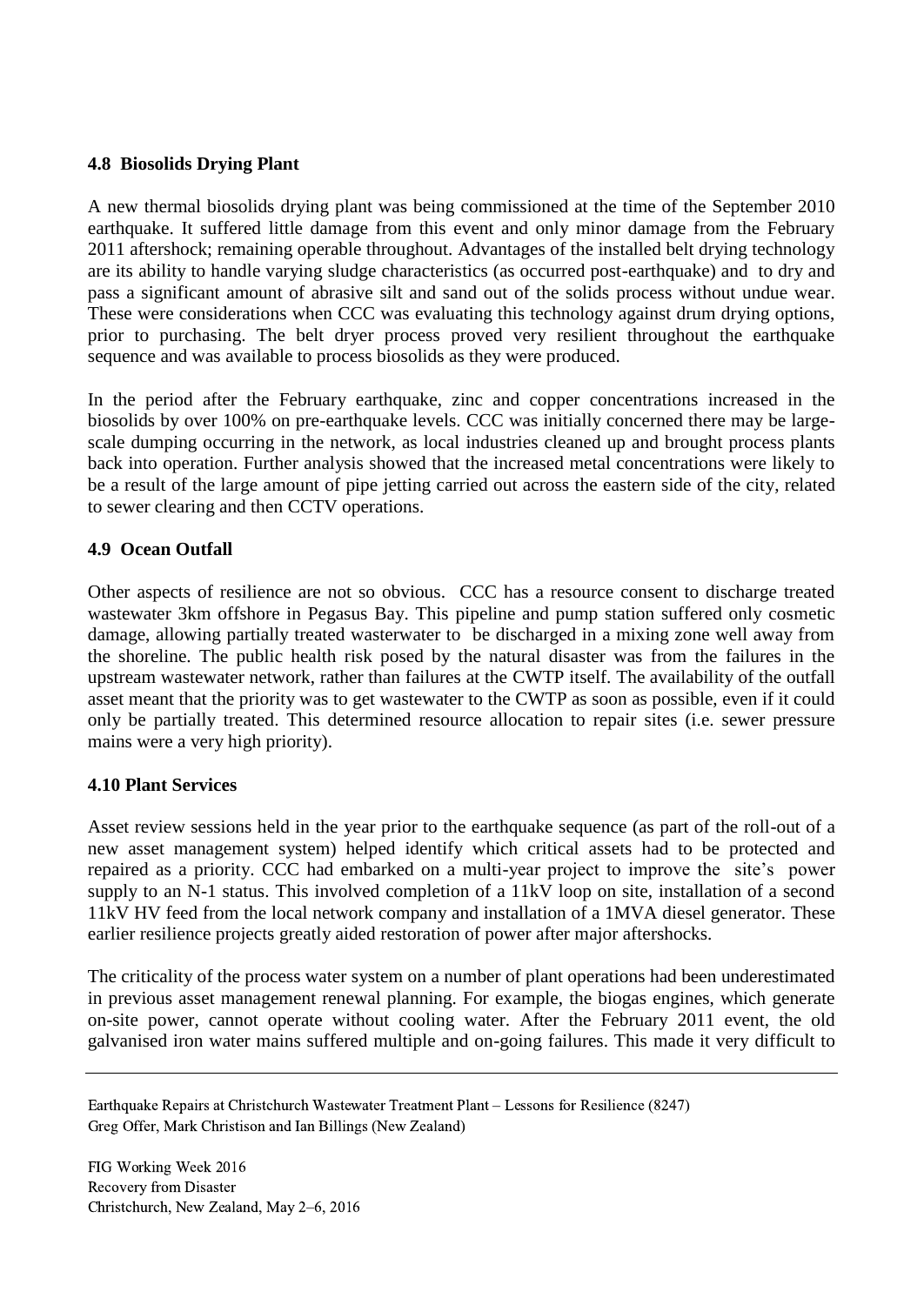bring any of the process streams back on-line, and keep them on-line. The entire system was replaced with HDPE mains, which proved very resilient in the June 2011 event and all major aftershocks. This one initiative made operation of a damaged plant much easier for the shift crew.

Fuel supply and network power were tenuous in the region around the CWTP following the February earthquake. The site had 30,000 litres of diesel stored; this was invaluable in providing energy immediately after the earthquake for heating digesters and powering emergency generators.

#### **4.11 People Resilience**

Often during resilience planning, the operational work force is forgotten; especially at the supervisory and management level. The long and intense duration of the Canterbury earthquakes meant CCC had to find ways to relieve senior operations staff so that they could spend time with families and rest. This was particularly important given that most staff at CWTP suffered damage to their homes. For maintenance and operating staff, the shift cycle (6- man rosters on 24/7 cycle) allowed staff their normal time off. However for the Plant Manager, Process Engineer and Network Operations Manager, relief options were not so obvious. CCC engaged with other water authorities seeking staff could relieve CCC's key personnel. This was supported by Beca providing additional process engineering support for the plant. Bringing in external staff was also beneficial for the home organisations as they gained first-hand operational experience in crisis management.

The establishment of strong relationships through industry networks, and contractor and consultant agreements, was essential to providing this type of support. A continuing services agreement between CCC and Beca, established prior to the earthquakes, enabled rapid mobilisation of staff to the site within 24 hours of the February 2011 aftershock. The project team established had the benefit of four years' prior working knowledge of CWTP, as well as access to a wide range of expertise. Through this arrangement, rapid progress was made on damage assessment, condition investigations and repairs, with certainty for CCC on costs based on the fee mechanisms set out in the services agreement.

### **5. CONCLUSIONS**

Assets at CWTP were extensively damaged during the major aftershock on 22 February 2011. Despite the extent of the damage, short-term repairs and contingency measures were able to be implemented, restoring basic operation within one month. This provided security while permanent repairs were developed and implemented.

A variety of diagnostic tools were used to analyse the damage and form a view about the damage mechanisms. Permanent repair options were evaluated and cost-effective options implemented with the aim of restoring pre-earthquake performance, whilst improving resilience on critical assets. After two years of repair work, the critical functions of CWTP were restored and resilience to further aftershocks has improved.

Earthquake Repairs at Christchurch Wastewater Treatment Plant – Lessons for Resilience (8247) Greg Offer, Mark Christison and Ian Billings (New Zealand)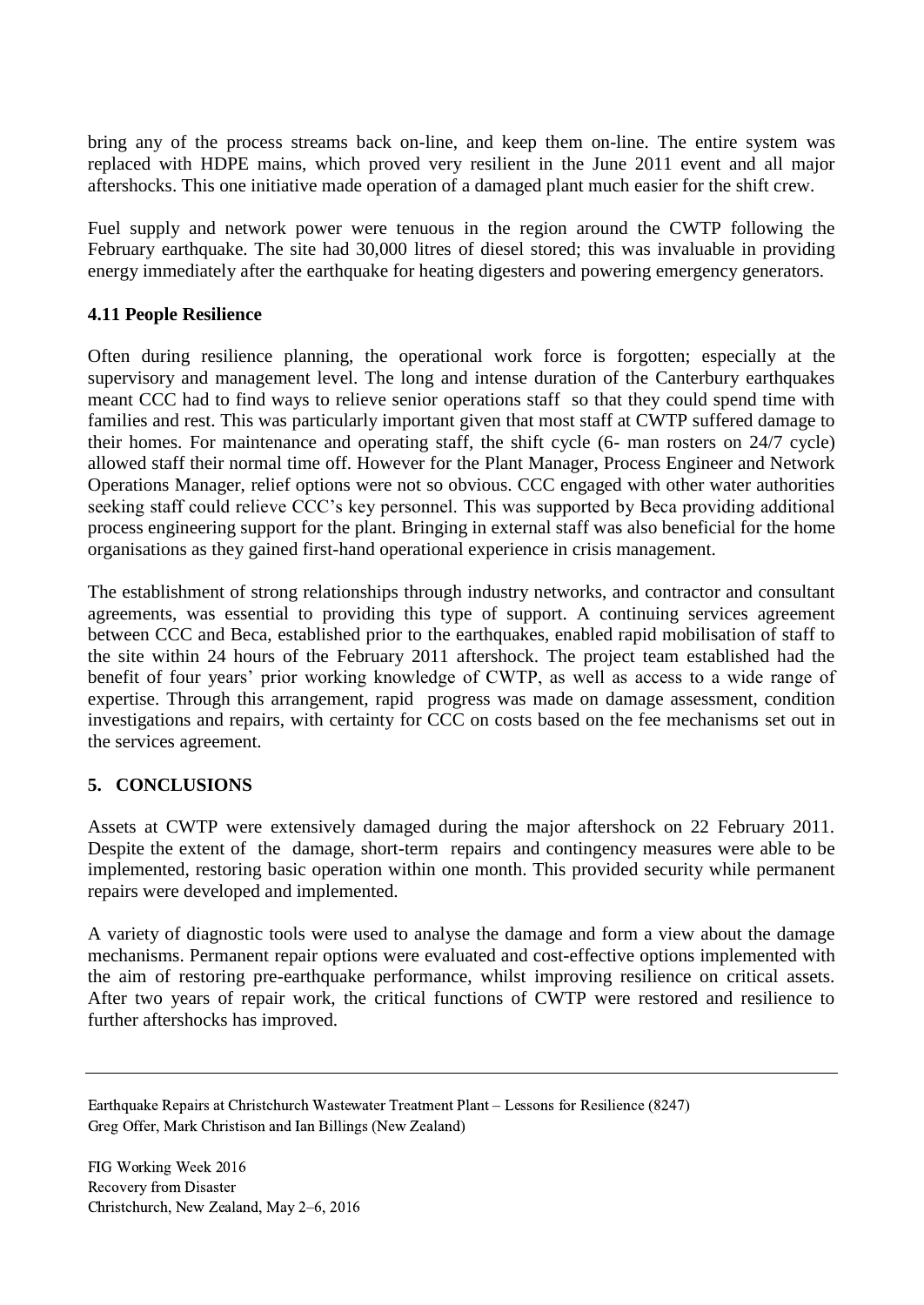An important learning from the earthquake repair work at CWTP is that resilience should be assessed as a function of whole-of-plant performance, and the interaction between assets, as well as in terms of individual asset performance. Key factors in such an assessment are:

- Defining critical assets and prioritising their performance
- Assessing plant flexibility in terms of ability to transfer load from one process step to another
- Assessing the level of redundancy needed within each stage of the process
- Contingency planning measures

A simple analysis of the criticality and performance of key assets at CWTP is provided in Table 3.

| <b>Asset</b>                    | <b>Critical Asset?</b>                     | <b>How asset</b><br>performed | <b>Comments</b>                                           |
|---------------------------------|--------------------------------------------|-------------------------------|-----------------------------------------------------------|
| PSTs & grit<br>tanks            | $Yes - core$<br>treatment process          | partial failure               | High level of redundancy<br>provided                      |
| Trickling<br>filters            | $No$ – plant<br>functions without          | no failure                    | Robust design                                             |
| Contact<br>tanks/<br>clarifiers | $No$ – plant<br>functions without          | total failure                 | Load transferred to other<br>process units                |
| Oxidation<br>ponds              | $Yes - convex$<br>wastewater to<br>outfall | partial failure               | Earth bunds strengthened in<br>repairs                    |
| Ocean<br>outfall                | $Yes - disposal of$<br>wastewater          | no failure                    | Robust design                                             |
| Plant<br>services               | Yes                                        | partial failure               | Importance not fully<br>recognised prior to<br>earthquake |

Table 3: Asset Performance at CWTP

Where a plant has multiple treatment stages, with opportunities to re-direct wastewater if the plant is partially compromised, then the overall risks are lower. If the plant is highly reliant on specific treatment assets to provide the most basic function, without alternatives, then these assets need to be highly resilient to natural hazards. Complete failure of a water or wastewater treatment plant for an extended period could have a major impact on the community it serves.

Earthquake Repairs at Christchurch Wastewater Treatment Plant – Lessons for Resilience (8247) Greg Offer, Mark Christison and Ian Billings (New Zealand)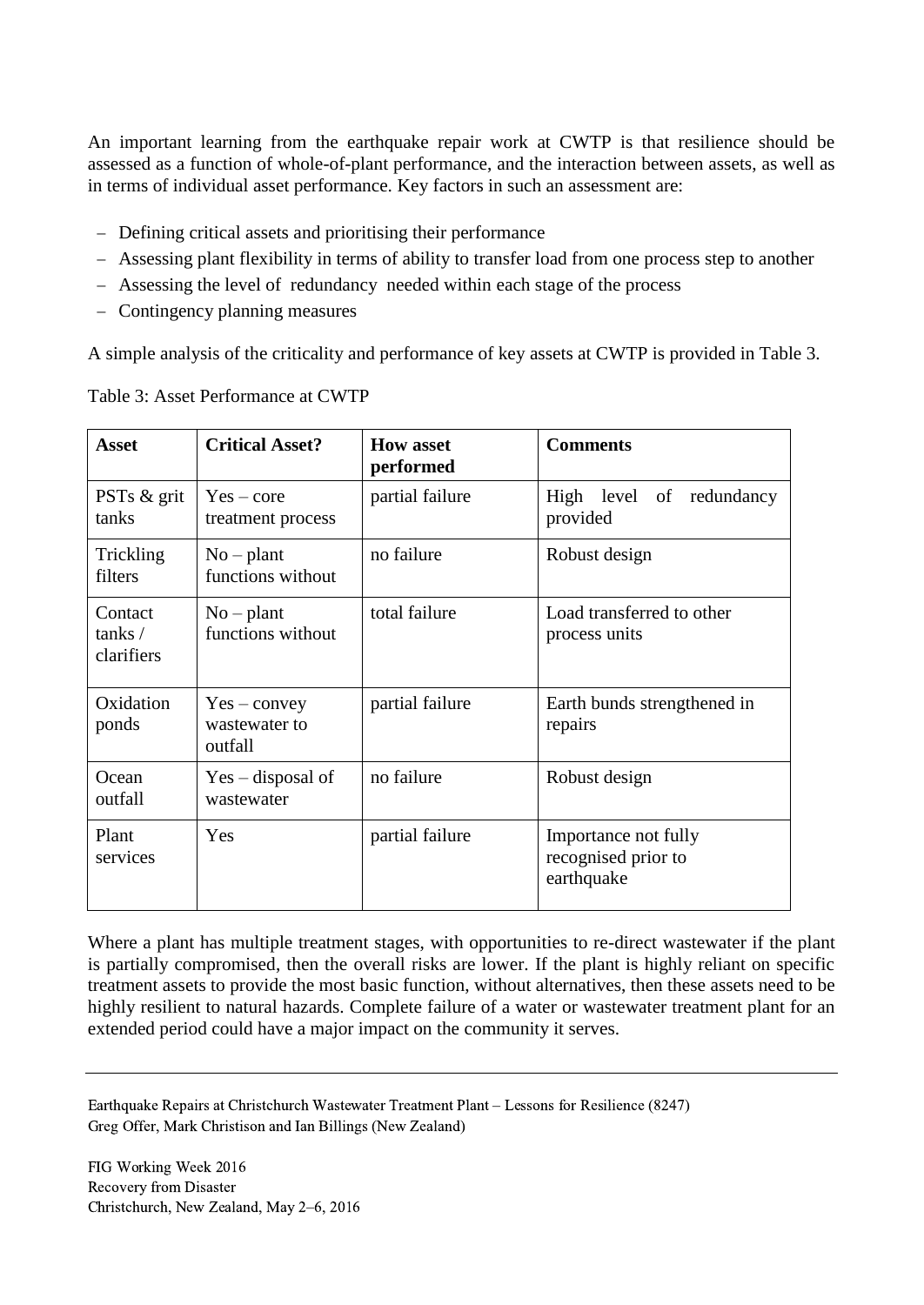The design of the CWTP clarifiers included for structural seismic and liquefaction mitigation measures, in accordance with the NZ Seismic Design Code. However, the in-ground design was not as resilient as other assets at the site; hence the clarifiers were damaged to a greater extent. At the time when the clarifiers were first built, the designers made decisions that sought to optimally balance the seismic performance risk against the capital cost of the plant. An important factor in these decisions was the level of redundancy provided overall within CWTP, both in terms of the total number of treatment stages, and in terms of the number of each treatment process provided.

Where one treatment stage fails, another can work harder to replace some of the lost performance; an example being polymer dosing of the PSTs to reduce solids loads to the ponds, while the clarifiers were inoperational.

Furthermore, redundancy within each treatment stage played a key role in plant resilience. Despite mechanical damage to some of the PSTs, with a total of seven PSTs, there were always at least several on-line at any one time.

The actual performance of CWTP during the February 2011 aftershock (which exceeded the seismic design basis by a considerable margin) bears this principle out. The layers of redundancy provided by the number of treatment stages, and by the number of units for each stage, allowed the process to be maintained and to effectively manage public health risks, even though the clarifiers had failed completely.

The resilience of treatment facilities cannot be looked at in isolation. They are an integral and important part of the wastewater system, along with the main trunk sewers and terminal (large) pump stations. Much of the risk to public health in Christchurch existed because many pressure and gravity sewers, in liquefiable land, failed and filled with silt.

Decentralised wastewater treatment was suggested and investigated by CCC and its consultants very quickly after the February 2011 event. NPV costings illustrated that retention of the central plant was, in fact, by far the more resilient and cost-effective solution. However, it reinforced the point that the major sewers (particularly pressure sewers - as gravity trunks continue to function even when damaged) are key assets and must be designed with the same geotechnical rigour as the pump stations and treatment plants.

Earthquake Repairs at Christchurch Wastewater Treatment Plant – Lessons for Resilience (8247) Greg Offer, Mark Christison and Ian Billings (New Zealand)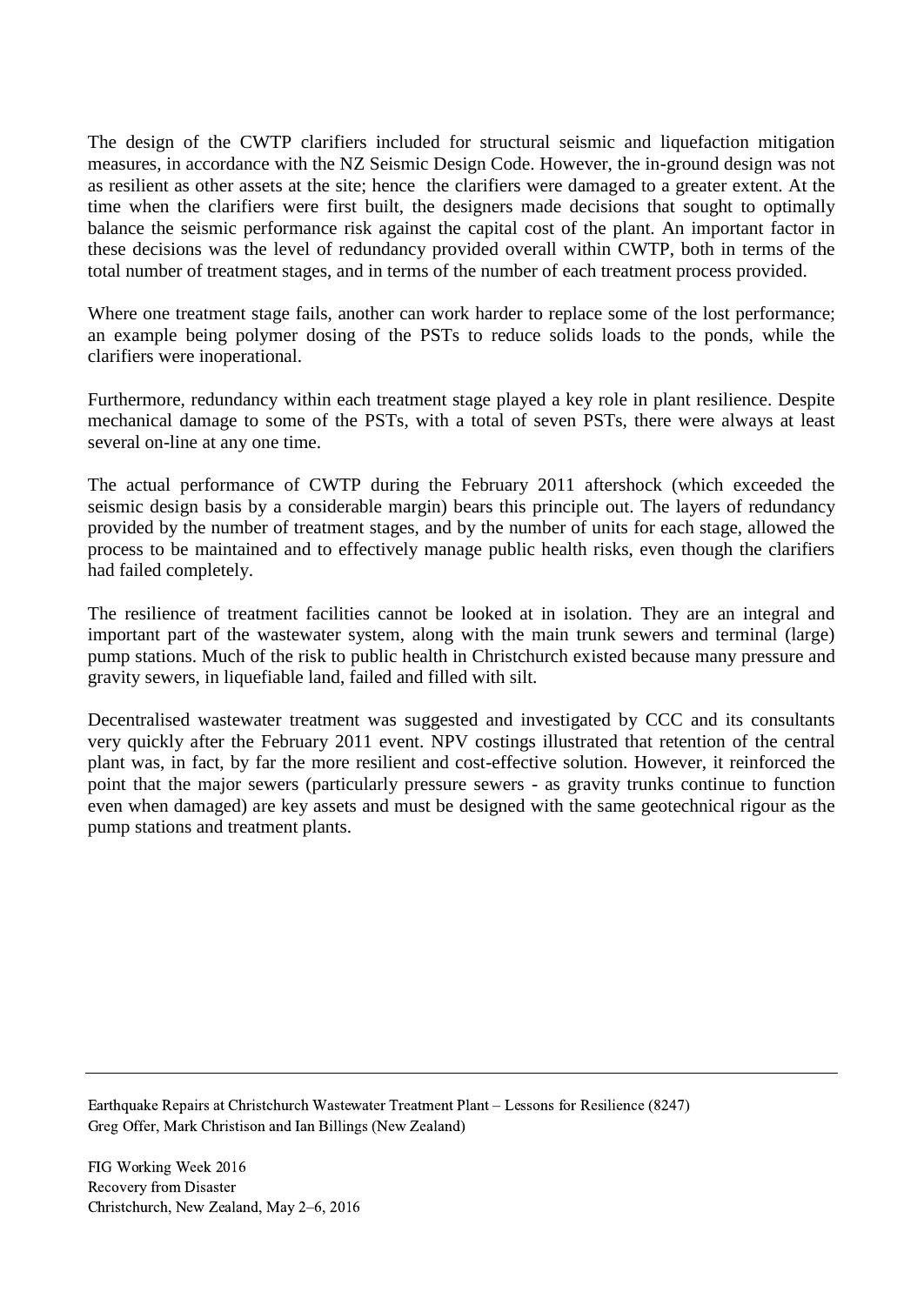

Figure 12: Christchurch Wastewater Treatment Plant Layout Plan

Earthquake Repairs at Christchurch Wastewater Treatment Plant – Lessons for Resilience (8247) Greg Offer, Mark Christison and Ian Billings (New Zealand)